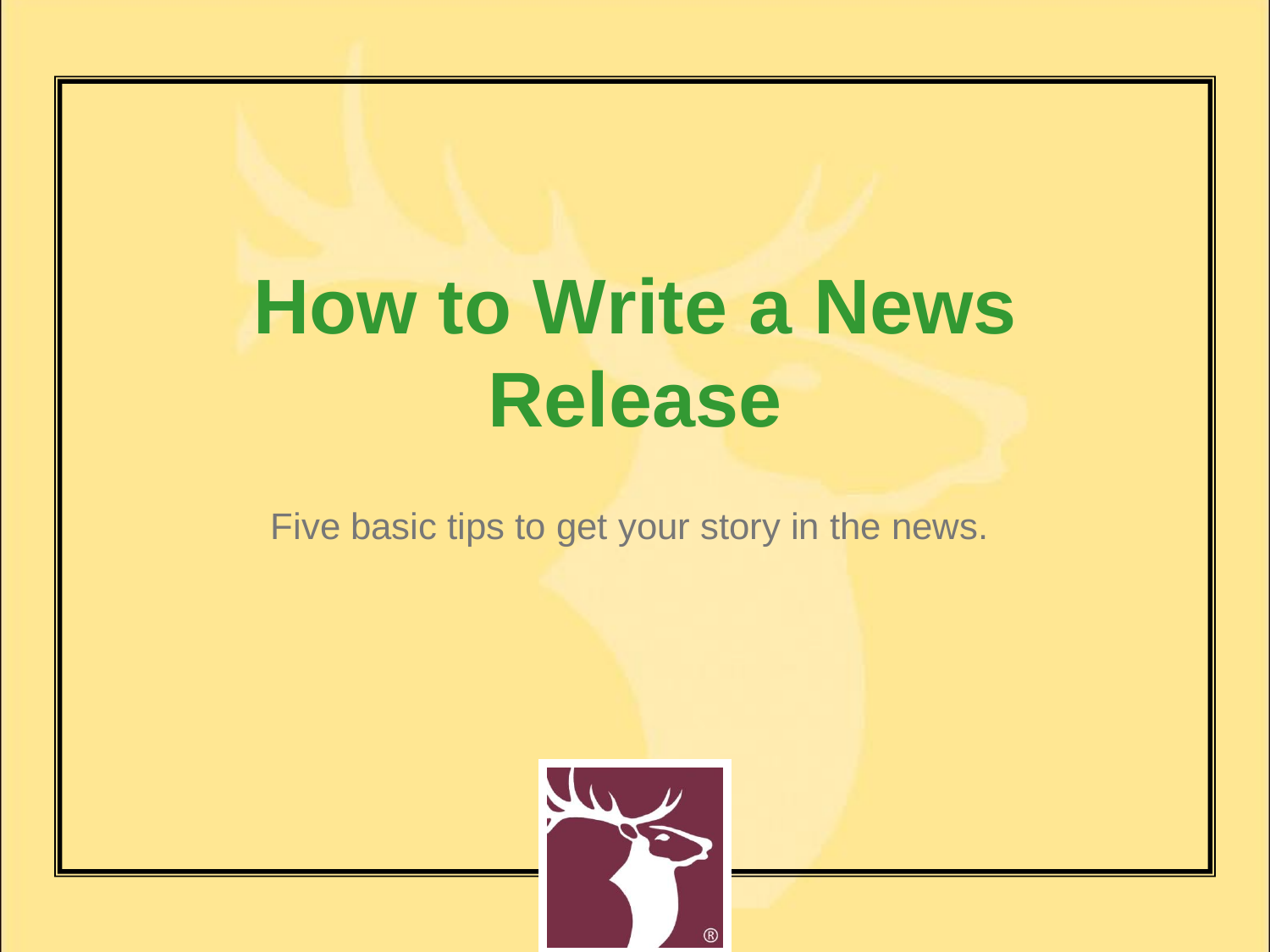# Five Tips for Writing a News Release

- One of the best ways to raise your Lodge's profile in your community is by getting media coverage.
- The first step is writing a news release containing the information you want released to the media.
- This presentation contains five basic tips on how to write a news release.

*This guide is based on a document created by the Corporation for National and Community Service that can be found at* [www.nationalservice.gov/pdf/Media\\_Guide.pdf.](http://www.nationalservice.gov/pdf/Media_Guide.pdf)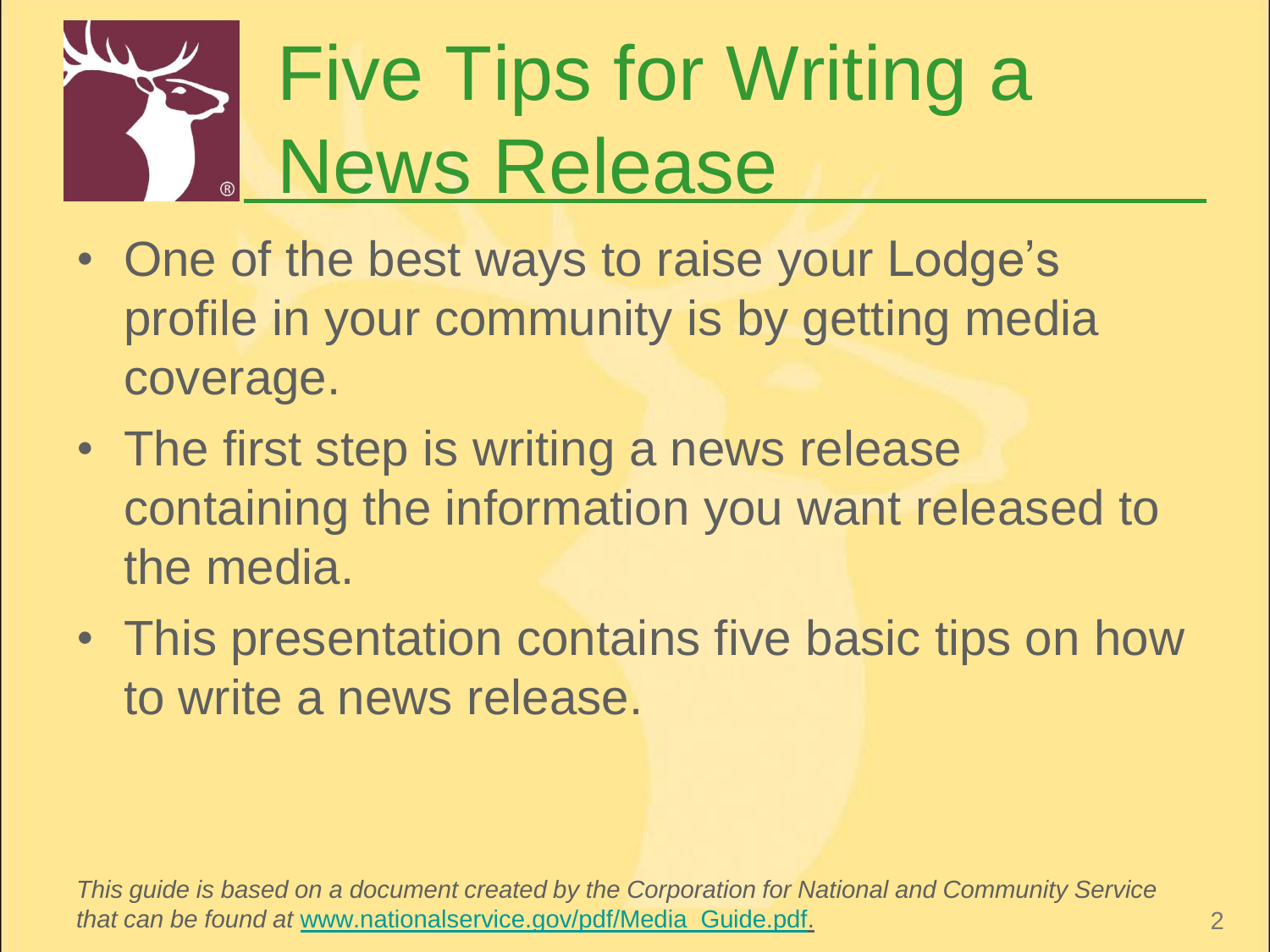

### 1. Think Like a Reporter

- The news release should be written from a reporter's perspective.
- Focus on the facts and answer the five w's—who, what, where, when, why —and how.
- Write your news release exactly as you'd like it reported.

 $Who?$ What? Where? When?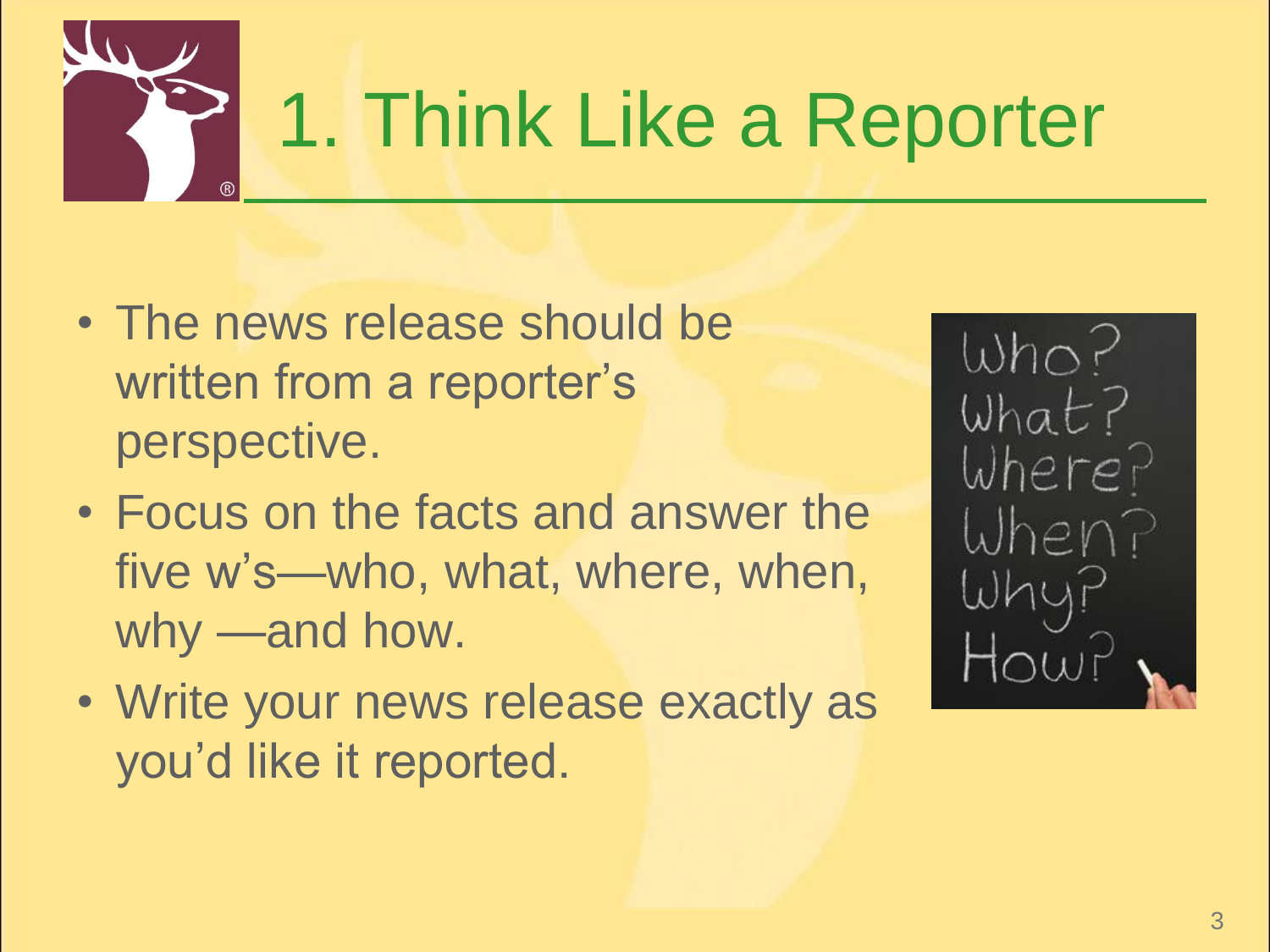

### 1. Think Like a Reporter

Fer immediate release

**WHAT**

**WHO**

**WHERE AND WHEN**

> **WHY HOW**

Elks Give Homeless Vets a Home for the Holidays

Anytown, USA— What if you couldn't gorrow for the holidays? For many veterans, not having a place to call home is a daily reality. The Anytown Elks Lodge is addressing this problem by serving warm meals and holiday cheer to more than 1,200 homeless veterans this holiday season.

More than 150 Elks members volunteer with the local soup kitchen, and the Elks provide the kitchen with additional food supplies and other necessities. The Elks' support enables the Anytown Kitchen to serve meals all year to veterans in need. Last week, the Elks and soup kitchen patrons came together for their annual party, celebrating another successful year of growing friendships.

This project was made possible by a grant from the Elks National Foundation, the charitable arm of the Benevolent and Protective Order of Elks. Through its Community Investments Program, the Elks National Foundation awards grants to local Elks Lodges to help the Elks strengthen their communities. This year, the Elks National Foundation will award \$4.6 million in grants to benefit Elks communities.

To get involved with this or other Elks Lodge projects, email Project Manager Elroy T. Elk at elroytelk@elks.org. For more information about how the Elks National Foundation invests in local communities, visit the Elks National Foundation website at www.elks.org/enf/community.

 $-End-$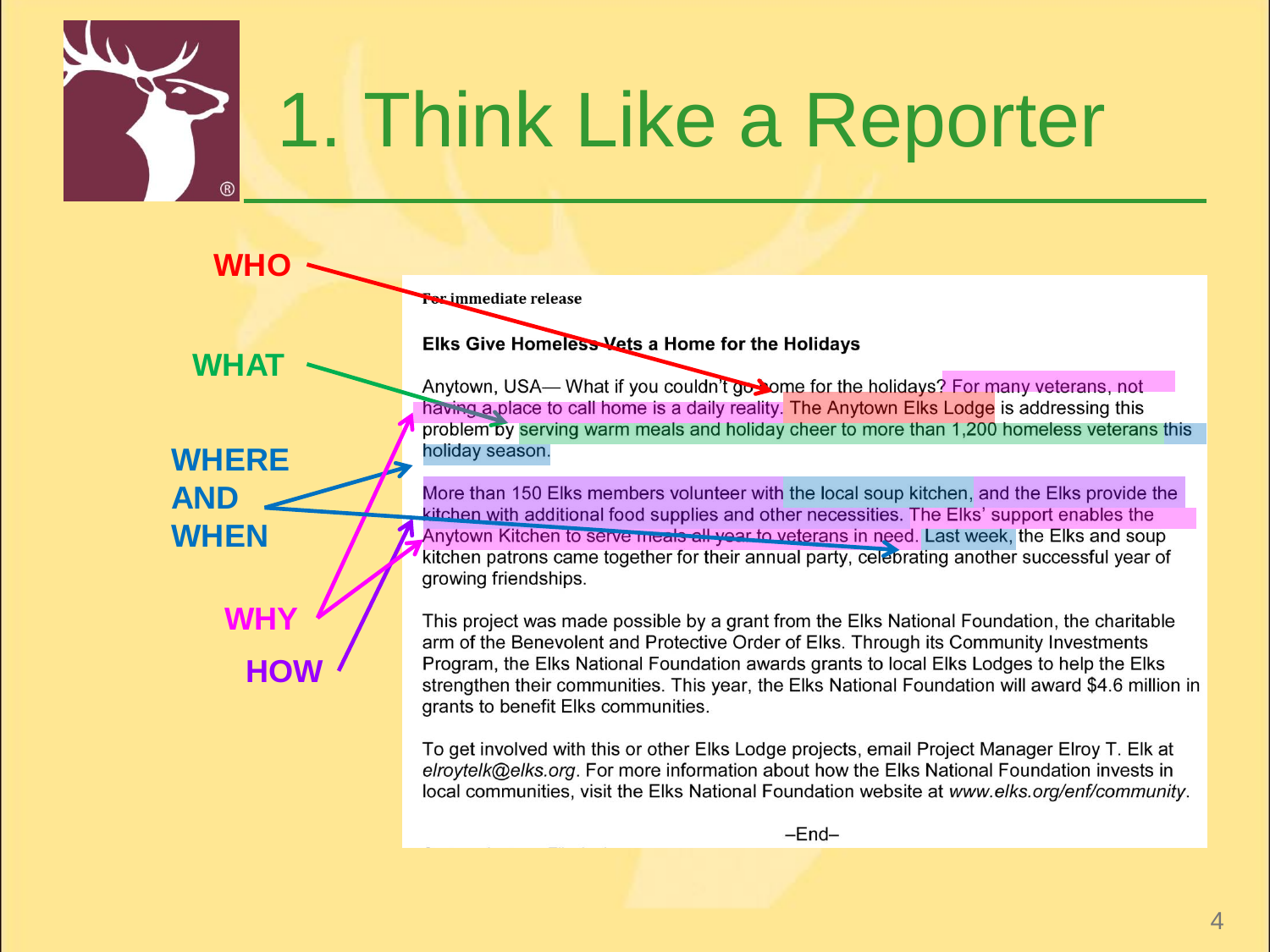# 2. Keep the Most Important Facts First

Reporters always cut from the bottom of a story up, so arrange your release so that the most important facts appear first, followed by supporting facts in the order of importance to your story.

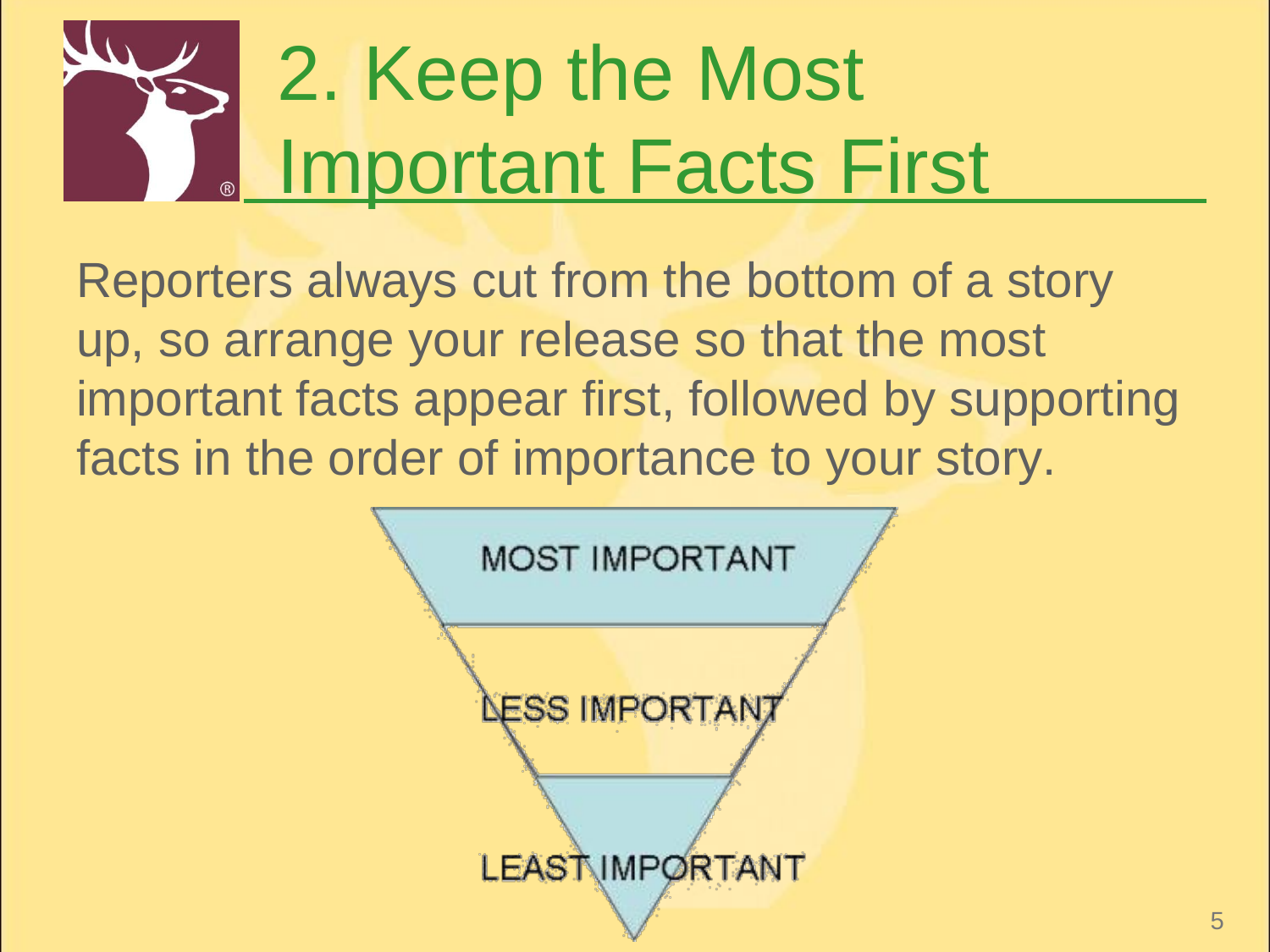# 2. Keep the Most Important Facts First

### Example.

For immediate release

#### Elks Give Homeless Vets a Home for the Holidays

Anytown, USA— What if you couldn't go home for the holidays? For many veterans, not having a place to call home is a daily reality. The Anytown Elks Lodge is addressing this problem by serving warm meals and holiday cheer to more than 1,200 homeless veterans this holiday season.

More than 150 Elks members volunteer with the local soup kitchen, and the Elks provide the kitchen with additional food supplies and other necessities. The Elks' support enables the Anytown Kitchen to serve meals all year to veterans in need. Last week, the Elks and soup kitchen patrons came together for their annual party, celebrating another successful year of growing friendships.

This project was made possible by a grant from the Elks National Foundation, the charitable arm of the Benevolent and Protective Order of Elks. Through its Community Investments Program, the Elks National Foundation awards grants to local Elks Lodges to help the Elks strengthen their communities. This year, the Elks National Foundation will award \$4.6 million in grants to benefit Elks communities.

To get involved with this or other Elks Lodge projects, email Project Manager Elroy T. Elk at elroytelk@elks.org. For more information about how the Elks National Foundation invests in local communities, visit the Elks National Foundation website at www.elks.org/enf/community.

 $-End-$ 

#### **MOST IMPORTANT**

#### **LESS IMPORTANT**

#### **LEAST IMPORTANT**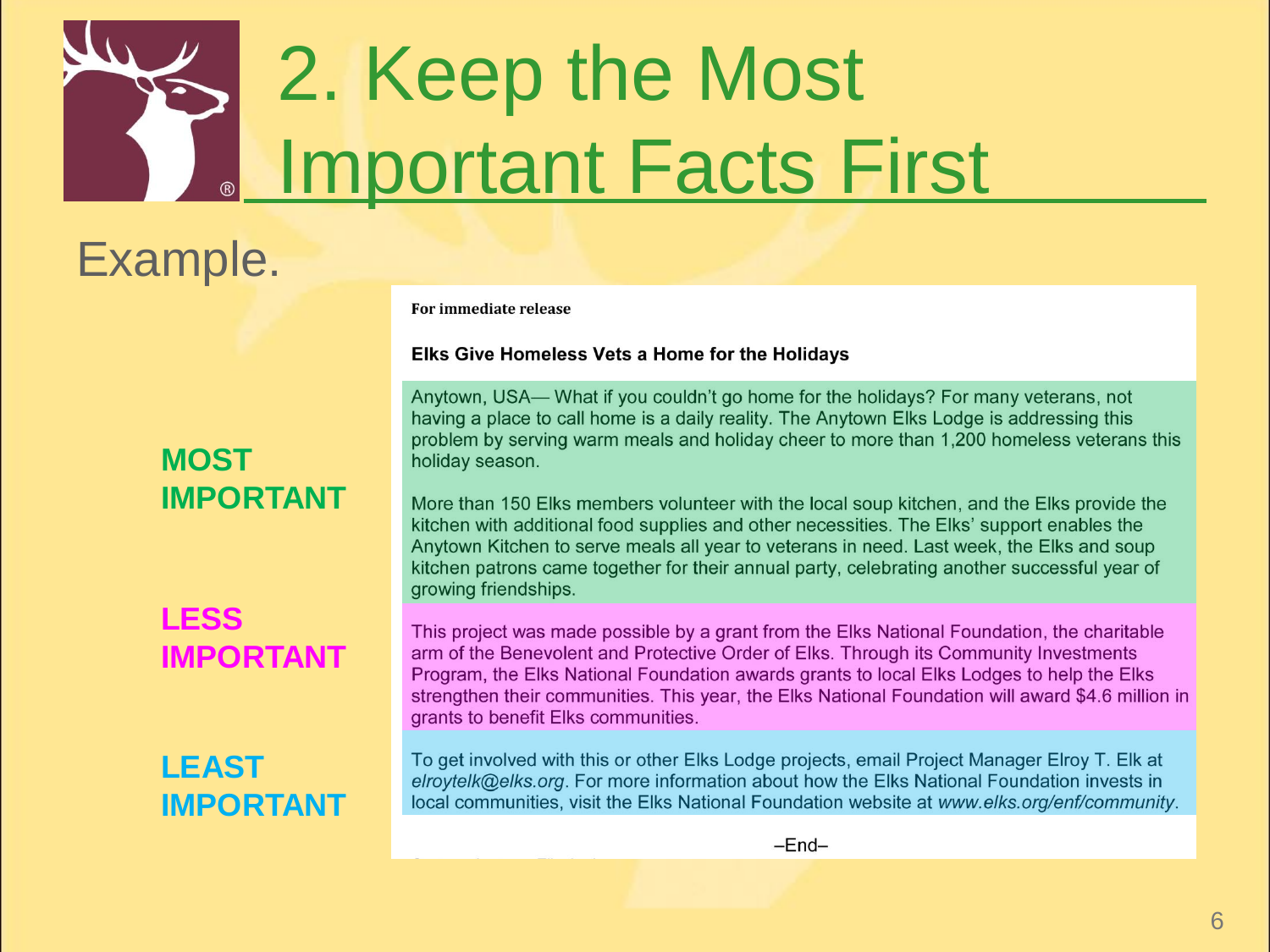



The headline of your news release will either grab the reporters' attention, causing them to read more, or give them reason to toss the release aside. Be sure to make it compelling so the reporter or editor takes notice.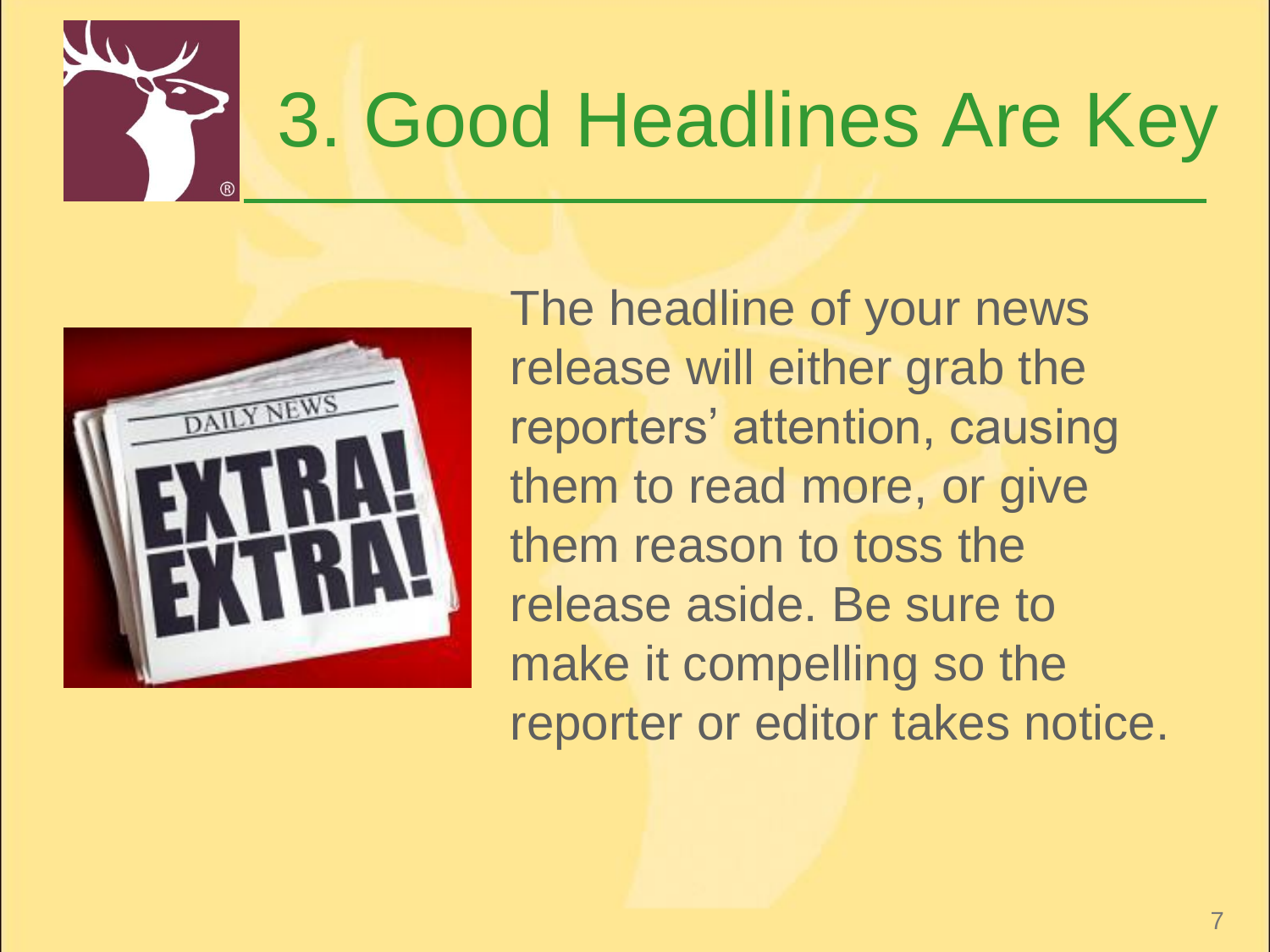

### 3. Good Headlines Are Key

### Example.

**This headline, a play on a popular Christmas song, explains the problem and what the Elks are doing to address it.**

For immediate release

#### Elks Give Homeless Vets a Home for the Holidays

Anytown, USA— What if you couldn't go home for the holidays? For many veterans, not having a place to call home is a daily reality. The Anytown Elks Lodge is addressing this problem by serving warm meals and holiday cheer to more than 1,200 homeless veterans this holiday season.

More than 150 Elks members volunteer with the local soup kitchen, and the Elks provide the kitchen with additional food supplies and other necessities. The Elks' support enables the Anytown Kitchen to serve meals all year to veterans in need. Last week, the Elks and soup kitchen patrons came together for their annual party, celebrating another successful year of growing friendships.

This project was made possible by a grant from the Elks National Foundation, the charitable arm of the Benevolent and Protective Order of Elks. Through its Community Investments Program, the Elks National Foundation awards grants to local Elks Lodges to help the Elks strengthen their communities. This year, the Elks National Foundation will award \$4.6 million in grants to benefit Elks communities.

To get involved with this or other Elks Lodge projects, email Project Manager Elroy T. Elk at elroytelk@elks.org. For more information about how the Elks National Foundation invests in local communities, visit the Elks National Foundation website at www.elks.org/enf/community.

 $-End-$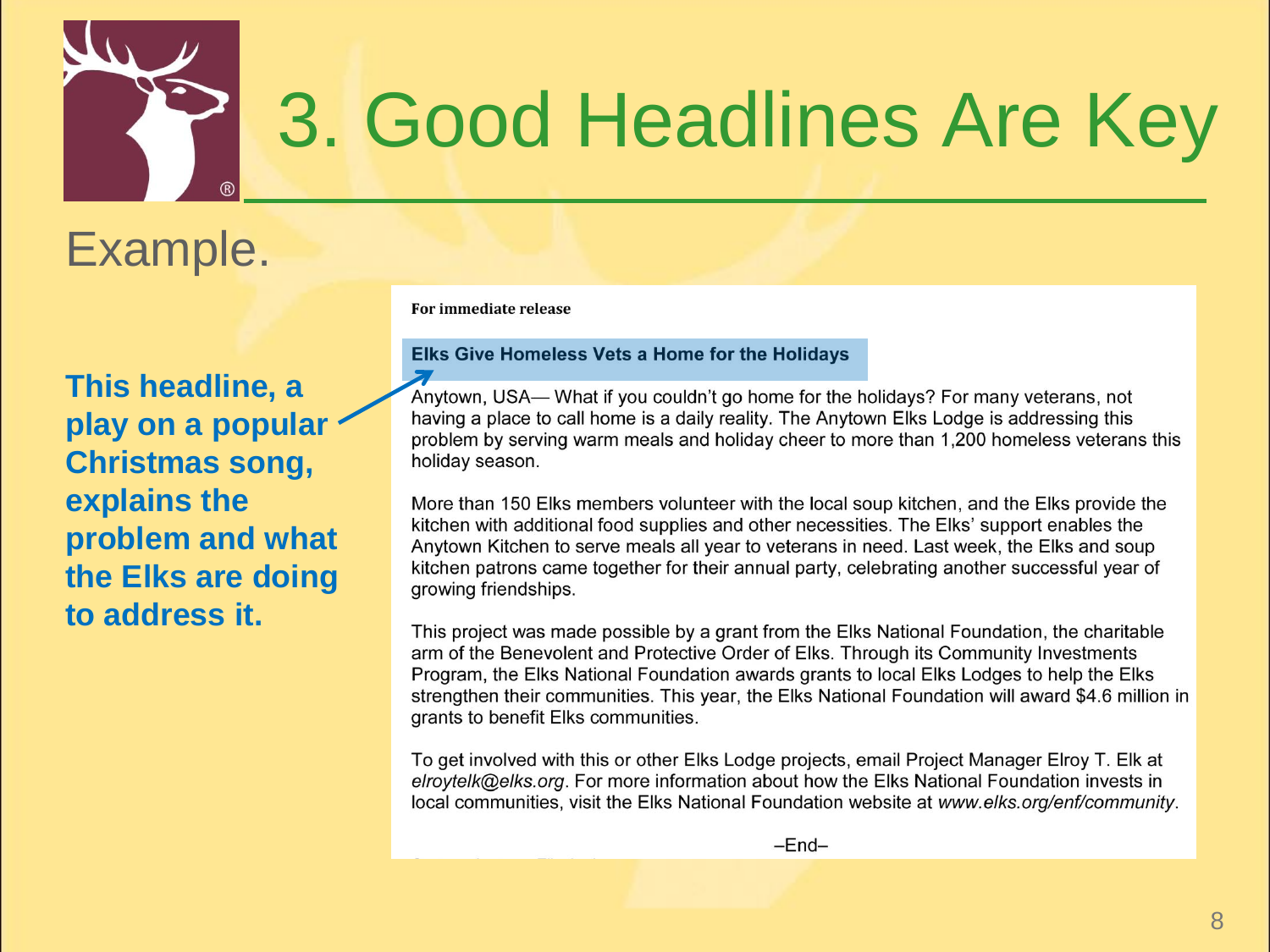# 4. Focus on the Lead Paragraph

The lead paragraph is the most important element of your release. It summarizes the news you are releasing and must hook the reporter. The lead should be short—no more than one to three sentences. Be sure you **don't bury your lead** in the body of the release.

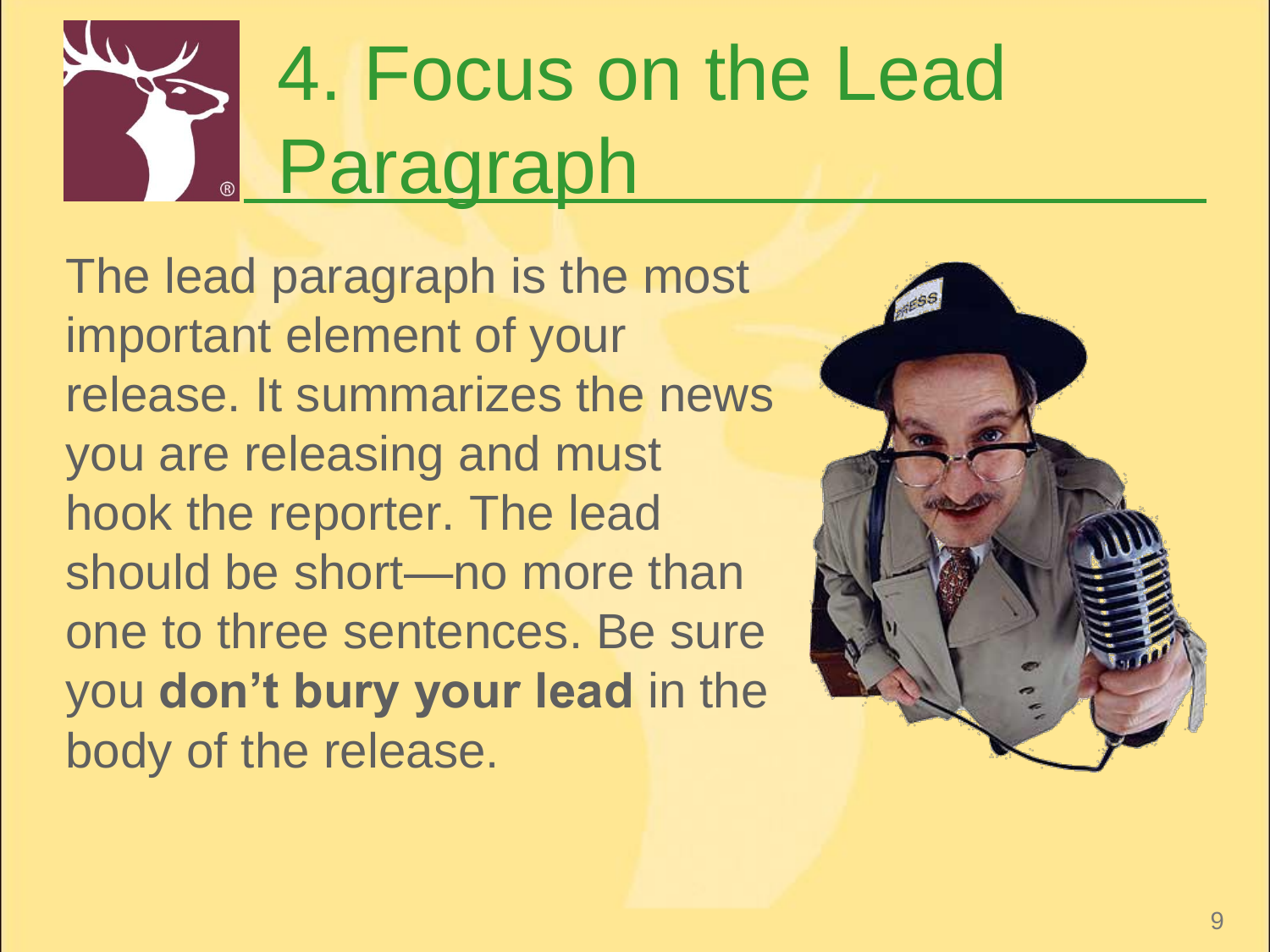# 4. Focus on the Lead Paragraph

### Example.

**This lead generates interest by making the situation personal. It also explains the problem the Elks are addressing (homelessness among veterans), and how and when the Elks are helping.**

For immediate release

#### Elks Give Homeless Vets a Home for the Holidays

Anytown, USA— What if you couldn't go home for the holidays? For many veterans, not having a place to call home is a daily reality. The Anytown Elks Lodge is addressing this problem by serving warm meals and holiday cheer to more than 1,200 homeless veterans this holiday season.

More than 150 Elks members volunteer with the local soup kitchen, and the Elks provide the kitchen with additional food supplies and other necessities. The Elks' support enables the Anytown Kitchen to serve meals all year to veterans in need. Last week, the Elks and soup kitchen patrons came together for their annual party, celebrating another successful year of growing friendships.

This project was made possible by a grant from the Elks National Foundation, the charitable arm of the Benevolent and Protective Order of Elks. Through its Community Investments Program, the Elks National Foundation awards grants to local Elks Lodges to help the Elks strengthen their communities. This year, the Elks National Foundation will award \$4.6 million in grants to benefit Elks communities.

To get involved with this or other Elks Lodge projects, email Project Manager Elroy T. Elk at elroytelk@elks.org. For more information about how the Elks National Foundation invests in local communities, visit the Elks National Foundation website at www.elks.org/enf/community.

 $-End-$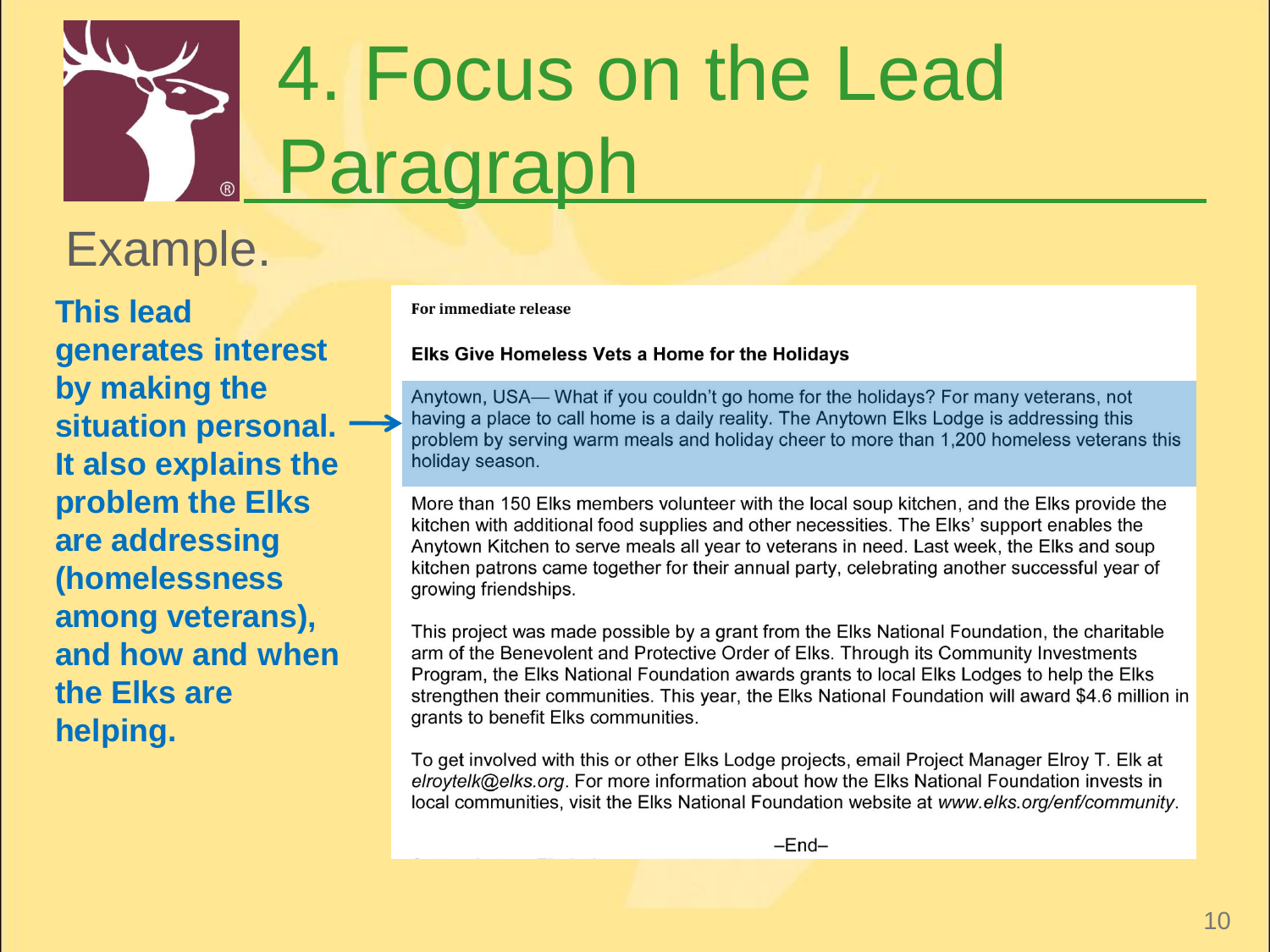# 5. Proofread. Proofread. Proofread.



Always proofread your release; do not rely on spell-check alone. Ask at least one other person to look over your release before distributing it to media outlets.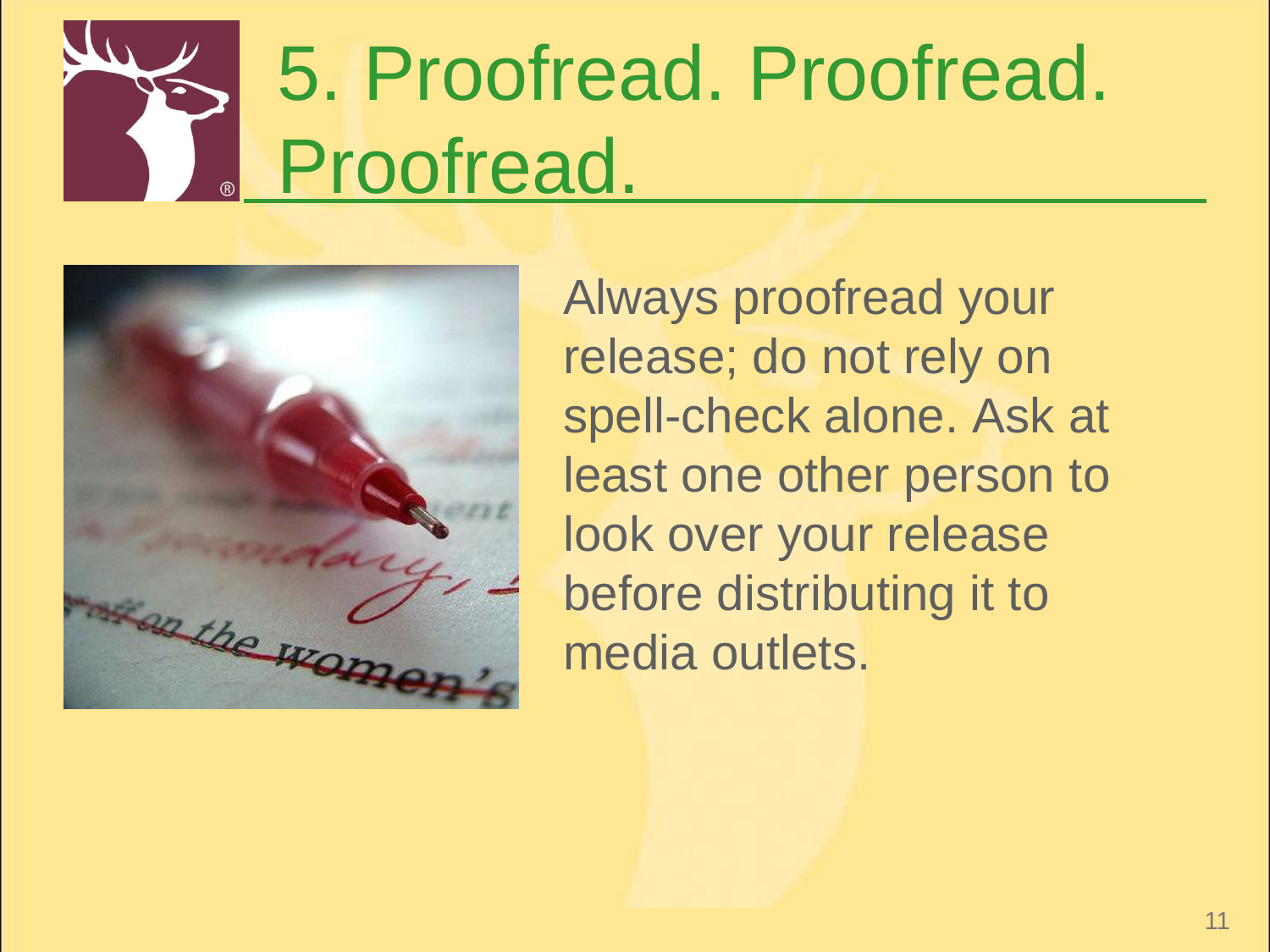# Other Important Elements of a News Release

**Quotes.** Bring your story to life and give your release a voice. Quotes allow you to state an opinion and editorialize your news. Always be sure to obtain permission from the person you are quoting.

Example: "The increase in Community Investments Program funding is wonderful news," says Bill George, ENF Chair of the Fairfield, Conn., Lodge. "It gives us the opportunity to expand our Lodge's charitable and youth programs, making them so much more meaningful to our community."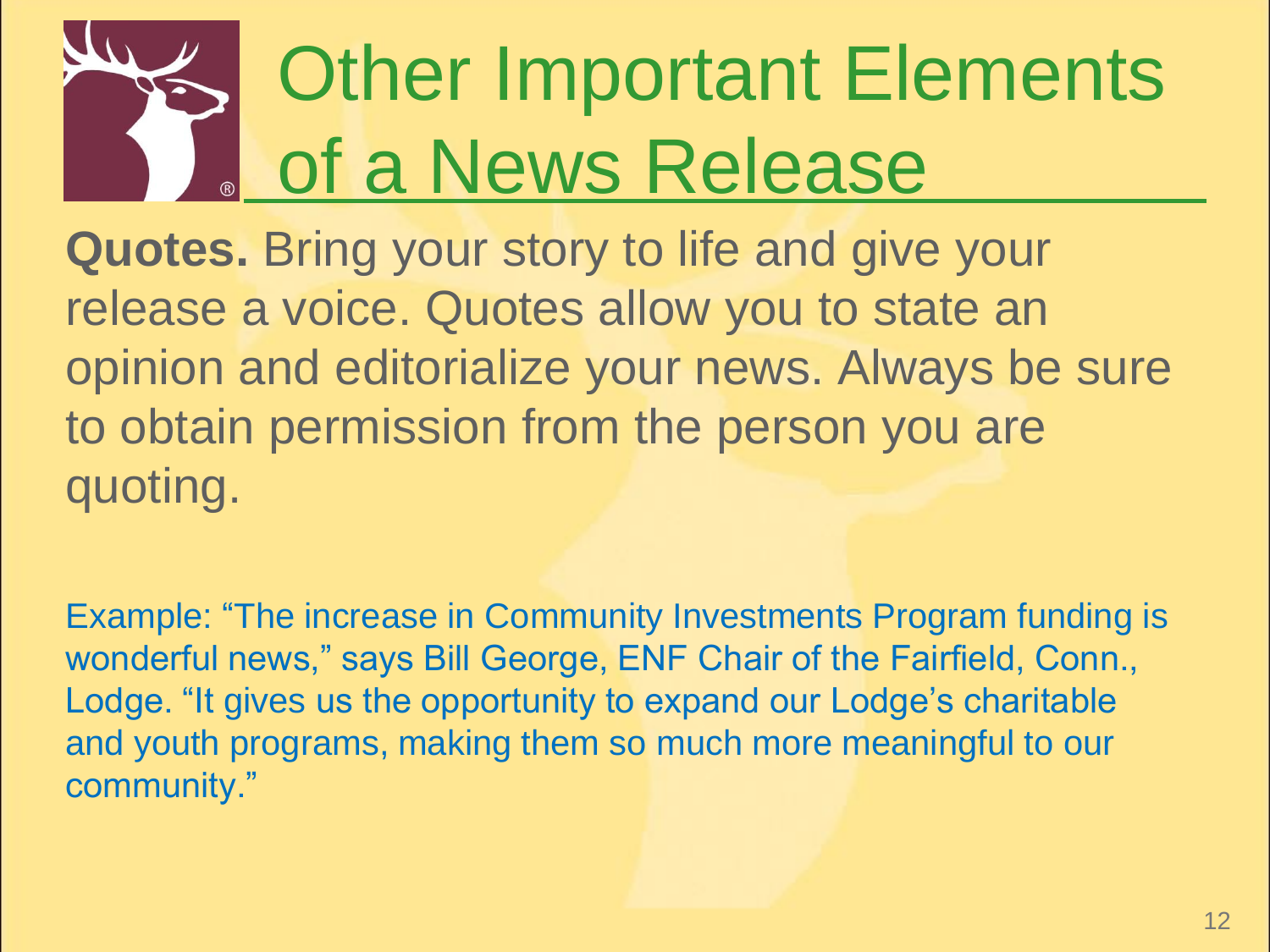# **Other Important Elements** of a News Release

**Notations.** It is customary to include the word "more" at the bottom of the first page of a release if it's longer than one page. Ideally, press releases should be less than 400 words and fit on one page. At the end of the news release, be sure to include one of the common end notations (### or -30-). This way, an editor knows that there is no more information.

#### Example:

To learn more about the Community Investments Program, and how the Elks are helping your. community, visit www.elks.org/enf/community.  $-End-$ Contact: Elks National Foundation Kristen Scaletta, Communications Specialist 2750 N. Lakeview Ave., Chicago, JL 60614-2256. **END NOTATION**773/755.4864, KristenS@elks.org **Helping Elks Build Stronger Communities**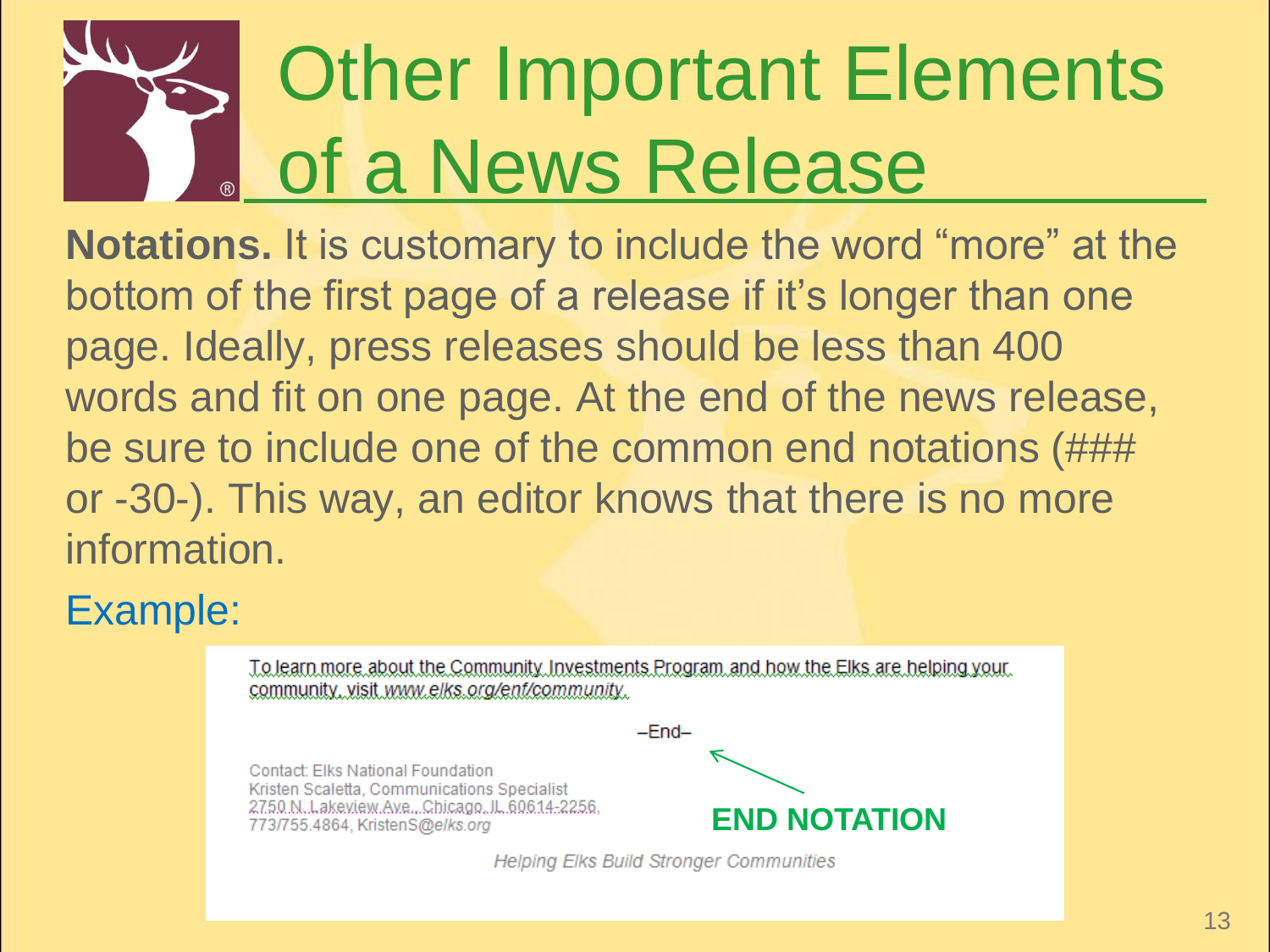# **Other Important Elements** of a News Release

**Boilerplate.** Don't forget to include standard language to describe the Elks and the Elks National Foundation at the bottom of every release after the end notation. Remember, your readers are potential members.

#### Example:

With nearly 900,000 members and more than 2,000 Lodges nationwide, Elks are providing charitable services that help build stronger communities across the United States. The Elks National Foundation is the charitable arm of the Benevolent and Protective Order of Elks. To learn more, visit *[www.elks.org/enf](http://www.elks.org/enf)*.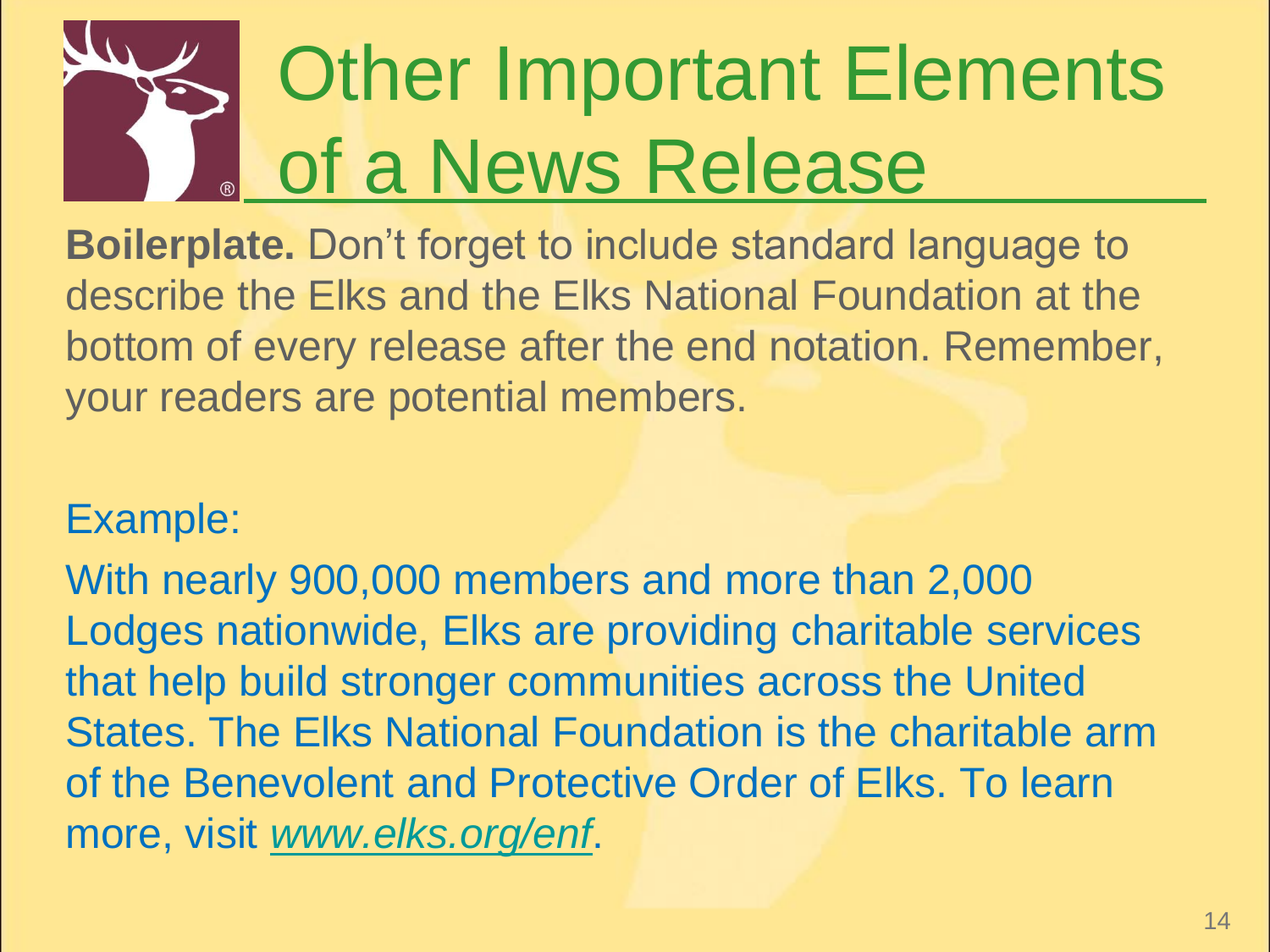# Other Important Elements of a News Release

**Contact Information.** Include a link to your website so interested readers can learn more about the Elks project or event covered in your release. Also, include the project manager's email address and phone number so reporters know whom to contact to learn more.

### Example:

To learn more about the Community Investments Program and how the Elks are helping your. community, visit www.elks.org/enf/community, **WEBSITE**  $-Fnd-$ **Contact: Elks National Foundation** Kristen Scaletta, Communications Specialist **CONTACT**  2750 N. Lakeview Ave., Chicago, IL 60614-2256 773/755.4864, KristenS@elks.org **Helping Elks Build Stronger Communities**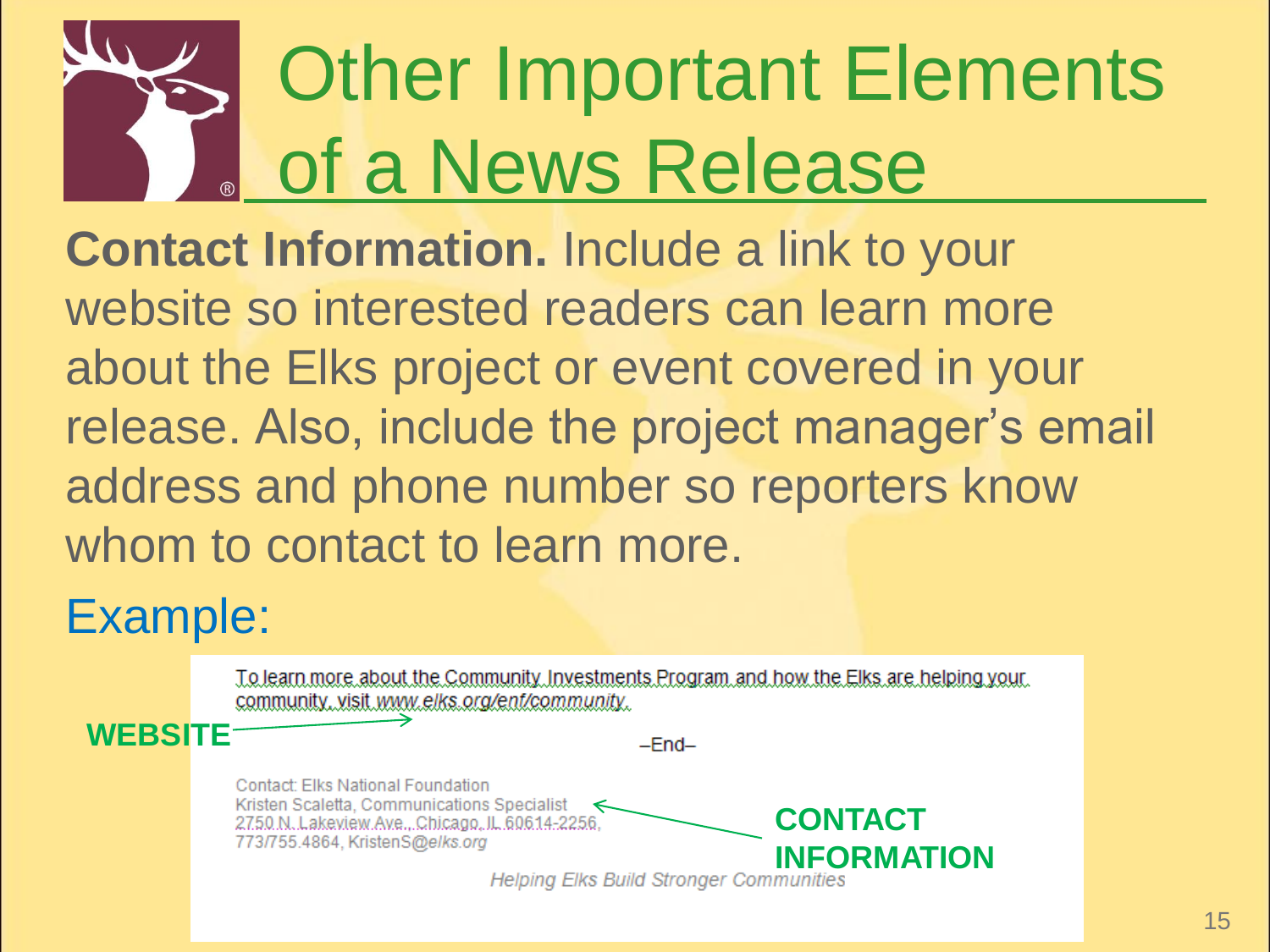# Other Important Elements **of a News Release**

**Logo.** Help raise Elks visibility by adding the Elks or ENF logo to all releases. For downloadable ENF and Elks logos, visit *[www.elks.org/enf/mediabrochures/logos.cfm](http://www.elks.org/enf/mediabrochures/logos.cfm)*.

### Example:



#### **PROMINENTLY PLACED LOGO**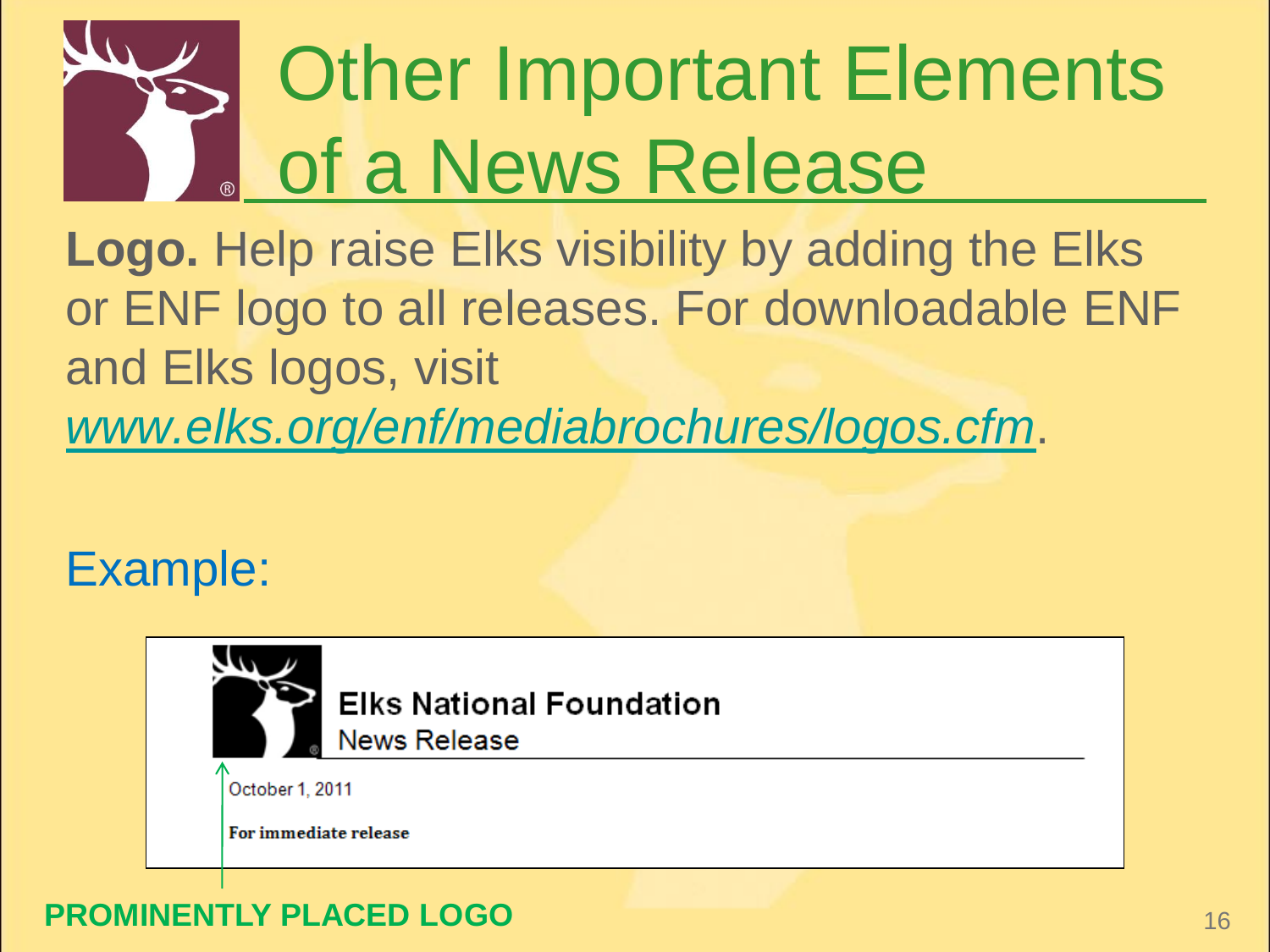

### Sample News Release

Use this sample news release to formulate your release. Update the highlighted portions with your Lodge and project information.



**Elks National Foundation News Release** 

#### **DATE**

For immediate release

#### **Elks Help Veterans Feel at Home for the Holidays**

Anytown, USA—The Anytown Elks Lodge served more than 1,200 homeless veterans this holiday season, providing them with warm meals and holiday cheer.

More than 150 Elks members volunteer with the local soup kitchen and the Elks provide the kitchen with additional food supplies and other necessities. The Elks support enables the Anytown Kitchen to serve meals all year to veterans in need. Last week, the Elks and soup kitchen patrons came together for their annual party, celebrating another successful year of growing friendships.

This project was made possible by a grant from the Elks National Foundation, the charitable arm of the Benevolent and Protective Order of Elks. Through its Community Investments Program, the Elks National Foundation awards grants to local Elks Lodges to help the Elks strengthen their communities. This year, the Elks National Foundation will award \$4.6 million in grants to benefit Elks communities.

To get involved with this or other Elks Lodge projects, email Project Manager Elroy T. Elk at elroytelk@elks.org. For more information about how the Elks National Foundation invests in local communities, visit the Elks National Foundation website at www.elks.org/enf/community.

 $-Fnd-$ 

Contact: Anytown Elks Lodge Elroy T. Elk, Project Manager 1234 Anytown Street **Anytown, USA** 555-1234, elroytelk@elks.org

**Helping Elks Build Stronger Communities** 

With nearly 900,000 members and 2,000 Lodges nationwide. Elks are providing charitable services that help build stronger communities across the United States. The Elks National Foundation is the charitable arm of the Benevolent and Protective Order of Elks. To learn more, visit www.elks.org/enf.